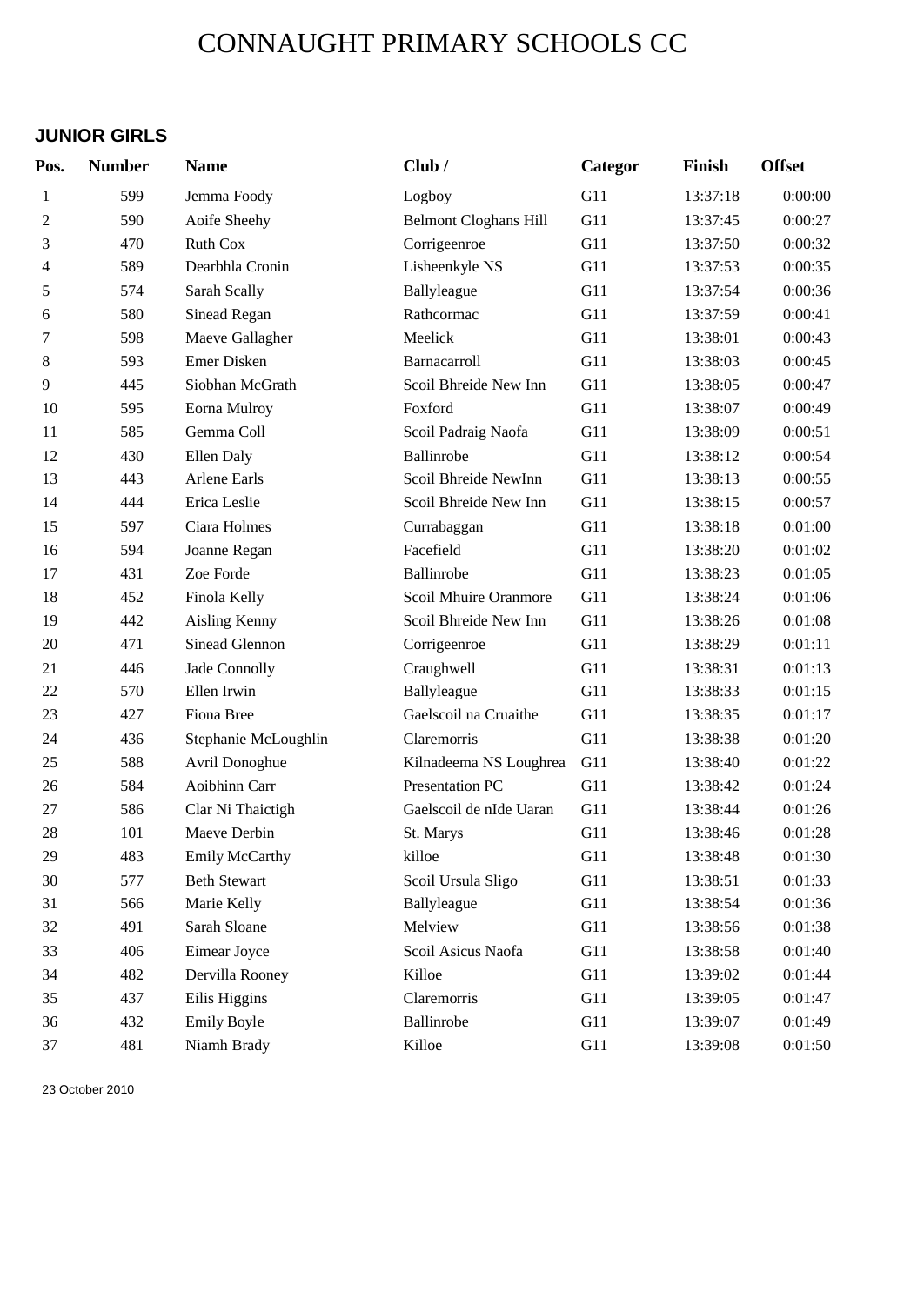| Pos. | <b>Number</b> | <b>Name</b>                | Club/                          | Categor | Finish   | <b>Offset</b> |
|------|---------------|----------------------------|--------------------------------|---------|----------|---------------|
| 38   | 403           | Erin nic an Bhreithiunaigh | Gaelscoil Chnoc na Re          | G11     | 13:39:11 | 0:01:53       |
| 39   | 413           | Eimear Gilroy              | <b>SNM</b> Grange              | G11     | 13:39:13 | 0:01:55       |
| 40   | 582           | Niamh Moran                | Scoil Padraig Naofa            | G11     | 13:39:15 | 0:01:57       |
| 41   | 575           | Lauren Heapes              | Scoil Ursula Sligo             | G11     | 13:39:18 | 0:02:00       |
| 42   | 449           | mia Watters                | Craughwell                     | G11     | 13:39:20 | 0:02:02       |
| 43   | 438           | Shauna Heffernan           | Claremorris                    | G11     | 13:39:22 | 0:02:04       |
| 44   | 583           | Niamh Delahunty            | Carrabane NS                   | G11     | 13:39:25 | 0:02:07       |
| 45   | 450           | Sandra Greaney             | Craughwell                     | G11     | 13:39:26 | 0:02:08       |
| 46   | 424           | Ellen Noonan               | Gaelscoil na Cruaithe          | G11     | 13:39:28 | 0:02:10       |
| 47   | 439           | Evelina Mikneviciute       | Claremorris                    | G11     | 13:39:30 | 0:02:12       |
| 48   | 484           | Sintan Donoghue            | Killoe                         | G11     | 13:39:32 | 0:02:14       |
| 49   | 440           | Laetitia Keane             | Claremorris                    | G11     | 13:39:34 | 0:02:16       |
| 50   | 448           | Laura Cunningham           | Craughwell                     | G11     | 13:39:37 | 0:02:19       |
| 51   | 412           | <b>Kate Watters</b>        | <b>SNM</b> Grange              | G11     | 13:39:39 | 0:02:21       |
| 52   | 571           | Chloe Richardson           | Taughmaconnell                 | G11     | 13:39:46 | 0:02:28       |
| 53   | 564           | Laura Cunningham           | Aughnagarrow                   | G11     | 13:39:53 | 0:02:35       |
| 54   | 404           | Rebecca ni Mhaolain        | Gaelscoil Chnoc na Re          | G11     | 13:39:56 | 0:02:38       |
| 55   | 476           | Laura Hynes                | Scoil Mhuire                   | G11     | 13:39:58 | 0:02:40       |
| 56   | 447           | Aoife Raftery              | Craughwell                     | G11     | 13:40:00 | 0:02:42       |
| 57   | 453           | Jade Greaney               | Scoil Mhuire Oranmore          | G11     | 13:40:02 | 0:02:44       |
| 58   | 103           | Obosa Odosa                | Summerhill Ros                 | G11     | 13:40:04 | 0:02:46       |
| 59   | 417           | Gemma Lockhart             | <b>SNM</b> Grange              | G11     | 13:40:07 | 0:02:49       |
| 60   | 568           | Chloe Finan                | Tarmon                         | G11     | 13:40:09 | 0:02:51       |
| 61   | 567           | Lisa O'Rourke              | Tarmon                         | G11     | 13:40:12 | 0:02:54       |
| 62   | 487           | Orla Keane                 | Fermoyle                       | G11     | 13:40:15 | 0:02:57       |
| 63   | 459           | Caroline Beirne            | St. Manachans Mohill A         | G11     | 13:40:17 | 0:02:59       |
| 64   | 400           | Yasmin Ni Chonghaile       | Gaelscoil Chnoc na Re          | G11     | 13:40:19 | 0:03:01       |
| 65   | 419           | Cliona Devaney             | <b>St.Patricks Calry</b>       | G11     | 13:40:21 | 0:03:03       |
| 66   | 466           | Alana Smith                | <b>St.Bridgets Ballinamore</b> | G11     | 13:40:23 | 0:03:05       |
| 67   | 486           | Niamh Harte                | Killoe                         | G11     | 13:40:25 | 0:03:07       |
| 68   | 455           | Laoise Claffey             | Scoil Mhuie Oranmore           | G11     | 13:40:28 | 0:03:10       |
| 69   | 407           | Eimear Osborne             | Scoil Asicus Naofa             | G11     | 13:40:31 | 0:03:13       |
| 70   | 457           | Ekatherine Umbrsko         | Scoil Mhuire Oranmore          | G11     | 13:40:33 | 0:03:15       |
| 71   | 578           | Heather McLoughlin         | Carraroe                       | G11     | 13:40:36 | 0:03:18       |
| 72   | 479           | Jane Horan                 | Scoil Mhuire                   | G11     | 13:40:38 | 0:03:20       |
| 73   | 401           | Robyn Ni Chinneide         | Gaelscoil Chnoc na Re          | G11     | 13:40:40 | 0:03:22       |
| 74   | 425           | Saoirse O'Brien            | Gaelscoil na Cruaithe          | G11     | 13:40:42 | 0:03:24       |
| 75   | 477           | Ruth McNeill               | Scoil Mhuire                   | G11     | 13:40:44 | 0:03:26       |
| 76   | 478           | Rosie O'Meara              | Scoil Mhuire                   | G11     | 13:40:46 | 0:03:28       |
| 77   | 472           | Emma Davey                 | Corrigeenroe                   | G11     | 13:40:49 | 0:03:31       |
| 78   | 410           | Nadine Deering             | Scoil Asicus Naofa             | G11     | 13:40:51 | 0:03:33       |
| 79   | 418           | Aine Keaney                | <b>St.Patricks Calry</b>       | G11     | 13:40:53 | 0:03:35       |

23 October 2010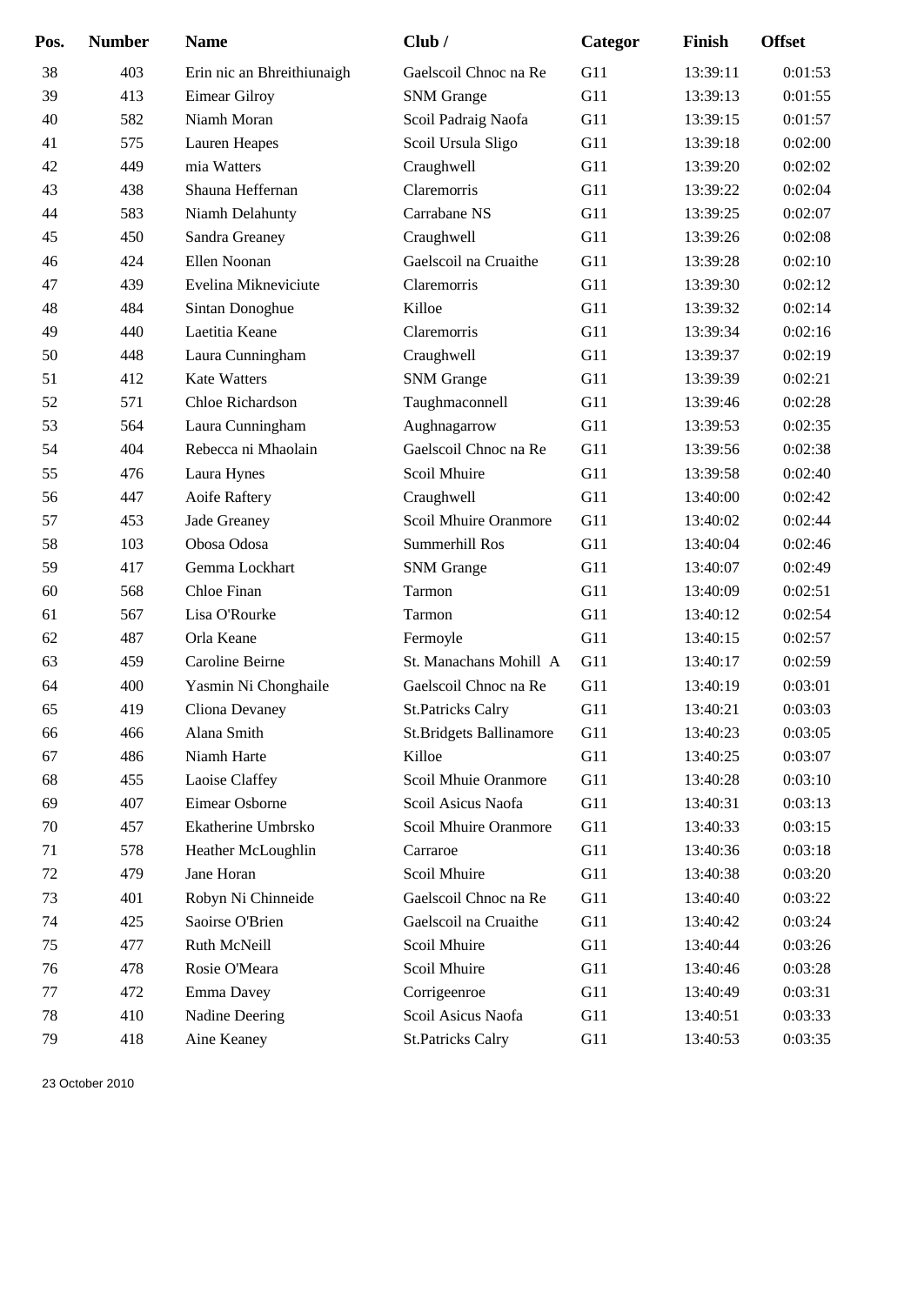| Pos.   | <b>Number</b>          | <b>Name</b>             | Club/                          | Categor | Finish   | <b>Offset</b> |
|--------|------------------------|-------------------------|--------------------------------|---------|----------|---------------|
| 80     | 576                    | Eaodhain Kinsella       | Carraroe                       | G11     | 13:40:56 | 0:03:38       |
| 81     | 562                    | Muireann Smyth          | Aughnagarrow                   | G11     | 13:40:58 | 0:03:40       |
| 82     | 480                    | Amy McNeill             | Scoil Mhuire                   | G11     | 13:41:00 | 0:03:42       |
| 83     | 408                    | Alex Kelly              | Scoil Asicus Naofa             | G11     | 13:41:03 | 0:03:45       |
| 84     | 441                    | Mariona Brady           | Claremorris                    | G11     | 13:41:06 | 0:03:48       |
| 85     | 433                    | Karolina Sydor          | Ballinrobe                     | G11     | 13:41:07 | 0:03:49       |
| 86     | 467                    | Laois Moran             | <b>St.Bridgets Ballinamore</b> | G11     | 13:41:10 | 0:03:52       |
| 87     | 414                    | Lucy Ryan               | <b>SNM</b> Grange              | G11     | 13:41:12 | 0:03:54       |
| 88     | 451                    | Shauna Tobin            | Craughwell                     | G11     | 13:41:14 | 0:03:56       |
| 89     | 411                    | Ciara O'Mahony          | Scoil Asicus Naofa             | G11     | 13:41:16 | 0:03:58       |
| 90     | 460                    | Sarah Doyle             | St.Manachans Mohill            | G11     | 13:41:19 | 0:04:01       |
| 91     | 402                    | Lia Ni hAuile           | Gaelscoil Chnoc na Re          | G11     | 13:41:21 | 0:04:03       |
| 92     | 469                    | Eadainn Murphy          | <b>St.Bridgets Ballinamore</b> | G11     | 13:41:26 | 0:04:08       |
| 93     | 435                    | Leah Jennings           | Ballinrobe                     | G11     | 13:41:30 | 0:04:12       |
| 94     | 474                    | Roisin Connolly         | Corrigeenroe                   | G11     | 13:41:34 | 0:04:16       |
| 95     | 463                    | Alana McGuinness        | St., Manachans Mohill          | G11     | 13:41:39 | 0:04:21       |
| 96     | 493                    | Grace Connellan         | Melview                        | G11     | 13:41:42 | 0:04:24       |
| 97     | 494                    | Rachel Nally            | Scoil Mhuire                   | G11     | 13:41:43 | 0:04:25       |
| 98     | 422                    | Sophie Philips          | St. Patricks Calry             | G11     | 13:41:45 | 0:04:27       |
| 99     | 409                    | Grainne Redmond         | Scoil Asicus Naofa             | G11     | 13:41:47 | 0:04:29       |
| 100    | 485                    | Grace Kennedy           | Killoe                         | G11     | 13:41:54 | 0:04:36       |
| 101    | 461                    | Gemma Stenson           | St.Manachans Mohill            | G11     | 13:42:00 | 0:04:42       |
| 102    | 426                    | <b>Brianna Britton</b>  | Gaelscoil na Cruaithe          | G11     | 13:42:02 | 0:04:44       |
| 103    | 999                    | <b>Rosie Cappieters</b> |                                | G11     | 13:42:04 | 0:04:46       |
| 104    | 462                    | Sinead McNabola         | <b>St.Manachans Mohill B</b>   | G11     | 13:42:06 | 0:04:48       |
| 105    | 416                    | Elaine McGarraghy       | <b>SNM</b> Grange              | G11     | 13:42:17 | 0:04:59       |
| 106    | 473                    | Ciara McHugh            | Corrigeenroe                   | G11     | 13:42:25 | 0:05:07       |
| 107    | 475                    | Erin Regan              | Corrigeenroe                   | G11     | 13:42:27 | 0:05:09       |
| 108    | 421                    | Lucy McNair             | <b>St. Patricks Calry</b>      | G11     | 13:42:28 | 0:05:10       |
| 109    | 420                    | Grainne Mitchell        | St. Patricks Calry             | G11     | 13:42:31 | 0:05:13       |
| 110    | 423                    | Sarah Oates             | St. Patricks Calry             | G11     | 13:42:34 | 0:05:16       |
| 111    | 415                    | Aine McSharry           | <b>SNM</b> Grange              | G11     | 13:42:36 | 0:05:18       |
| 112    | 456                    | Shara McDermott         | Scoil Mhuire Oranmore          | G11     | 13:42:39 | 0:05:21       |
| 113    | 468                    | <b>Eloise Martin</b>    | <b>St.Bridgets Ballinamore</b> | G11     | 13:42:42 | 0:05:24       |
| 114    | 465                    | Shauna Doyle            | St. Manachans Mohill           | G11     | 13:42:44 | 0:05:26       |
| 115    | 454                    | <b>Kelley Neary</b>     | Scoil Mhuire Oranmore          | G11     | 13:42:46 | 0:05:28       |
| 116    | 405                    | Niamh Scott             | Gaelscoil Chnoc na Re          | G11     | 13:42:48 | 0:05:30       |
| Teams: |                        |                         |                                |         |          |               |
|        | Scoil ~Bhreide New Inn |                         | 9<br>13<br>14<br>19            |         | 55 pts   |               |
| Killoe |                        |                         | 29<br>34<br>37<br>48           |         | 148 pts  |               |

Claremorris 24 35 43 47 149 pts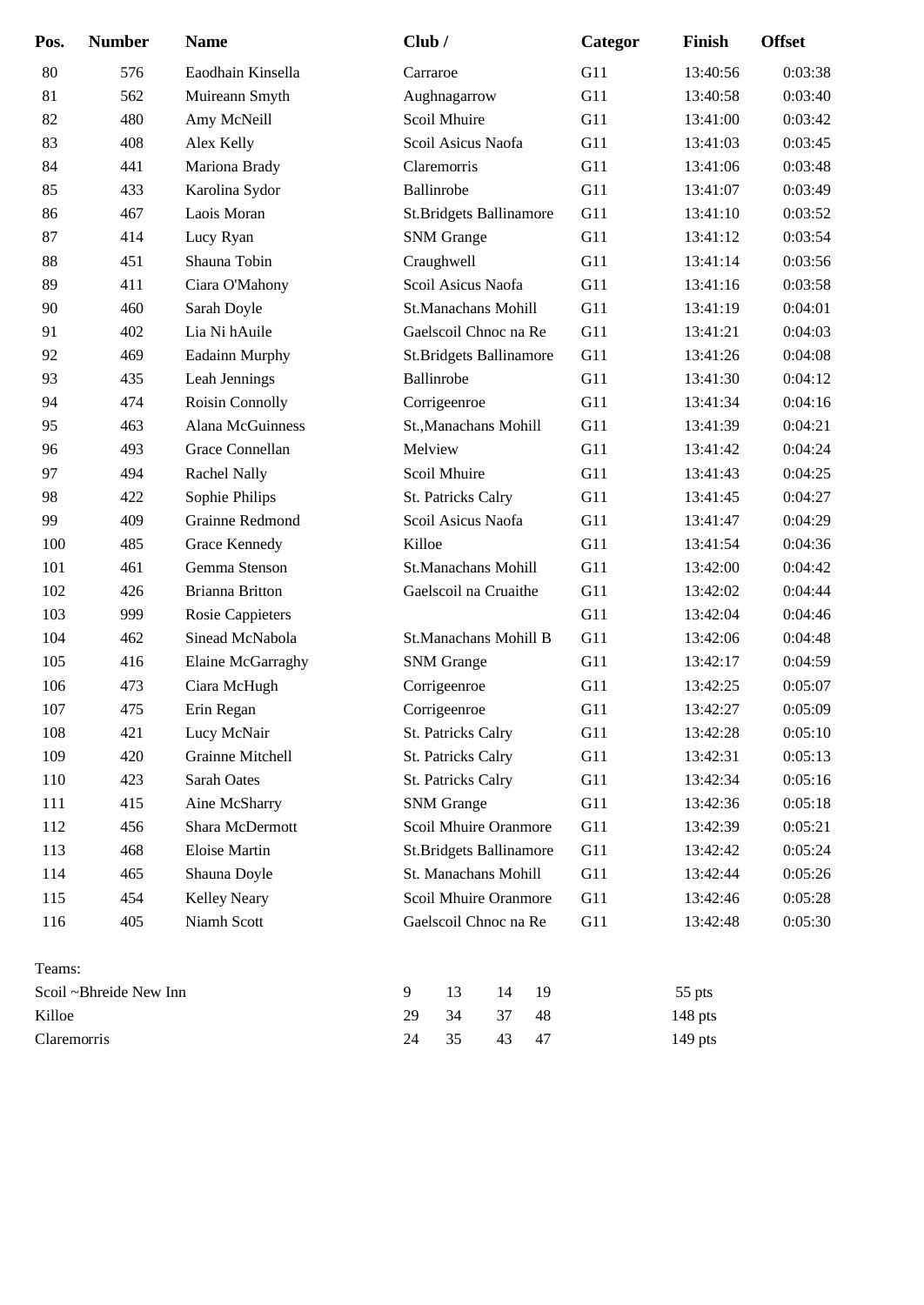#### **SENIOR GIRLS**

| <b>POS</b>     | <b>Number</b> | <b>Name</b>      | <b>Club</b>                  | <b>Region</b> | <b>Results</b> |
|----------------|---------------|------------------|------------------------------|---------------|----------------|
| 1              | 774           | Derval Beirne    | St. Manachan's               |               | 14:11:26       |
| $\overline{2}$ | 600           | Caelinn          | Scoil Ursula                 |               | 14:11:36       |
| 3              | 799           | Maedhbh Nic      | Scoil Fhursa Nile Lodge      |               | 14:11:39       |
| $\overline{4}$ | 677           | Mary Sloane      | Melview                      |               | 14:11:41       |
| 5              | 791           | Michaela Walsh   | Midfield                     |               | 14:11:43       |
| 6              | 653           | Katie Costello   | Cornafulla                   |               | 14:11:45       |
| 7              | 787           | Alana Gannon     | Knockrooskey                 |               | 14:11:47       |
| 8              | 641           | Shannon Lee      | Presentation PC Athenry      |               | 14:11:49       |
| 9              | 786           | Emma Lotfus      | Richmond                     |               | 14:11:51       |
| 10             | 788           | Alice Hynes      | Carromore                    |               | 14:11:53       |
| 11             | 796           | Sorcha Ni        | Scoil Fhursa Nile Lodge      |               | 14:11:56       |
| 12             | 798           | Dearbhaile       | Labane NS                    |               | 14:11:58       |
| 13             | 790           | Maria Reilly     | <b>Bangor</b>                |               | 14:12:00       |
| 14             | 612           | Sinead Moylette  | St. Angela's Castlebar       |               | 14:12:03       |
| 15             | 636           | Niamh Keane      | Presentation Pc Athenry      |               | 14:12:04       |
| 16             | 793           | Roisin Ni Fhionn | Scoil Fursa Nile Lodge       |               | 14:12:07       |
| 17             | 635           | Leanne Freaney   | Craughwell                   |               | 14:12:10       |
| 18             | 781           | Kate Anderson    | Rosses Point                 |               | 14:12:11       |
| 19             | 789           | Aoife O' Brien   | Gaelscoil na Cruaithe        |               | 14:12:18       |
| 20             | 779           | Dearbhaile       | Rathcormac                   |               | 14:12:22       |
| 21             | 618           | Kamila Grochel   | Scoil Mhuire GanSmal         |               | 14:12:25       |
| 22             | 623           | Ciara Fahey      | Scoil Mhuire Gan Smal        |               | 14:12:28       |
| 23             | 795           | Aine Clancy      | Lisheenkyle                  |               | 14:12:30       |
| 24             | 782           | Ellen McGeough   | Carbury                      |               | 14:12:36       |
| 25             | 639           | Eimear Keane     | Presentation PC Athnery      |               | 14:12:38       |
| 26             | 777           | Niamh Cronin     | Rosses Point                 |               | 14:12:41       |
| 27             | 643           | Ciara walsh      | <b>Scoil Mhuire Oranmore</b> |               | 14:12:44       |
| 28             | 784           | Hollie Mitchell  | Culleens                     |               | 14:12:46       |
| 29             | 759           | Ikea Collins     | Edgeworthstown               |               | 14:12:48       |
| 30             | 624           | Leanne Mulderrig | Kiltimagh                    |               | 14:12:50       |
| 31             | 780           | Mary Stenson     | Ransboro                     |               | 14:12:53       |
| 32             | 632           | Emma Gaffney     | Craughwell                   |               | 14:12:55       |
| 33             | 630           | Amy Hynes        | Craughwell                   |               | 14:12:57       |
| 34             | 631           | Ashling Keady    | Craughwell                   |               | 14:12:59       |
| 35             | 767           | Julie Healy      | Gaelscoil Athlone            |               | 14:13:02       |
| 36             | 619           | Siobhan Lyons    | Scoil Mhuire GanSmal         |               | 14:13:04       |
| 37             | 646           | Roisin Blade     | Scoil Mhuire Oranmore        |               | 14:13:06       |
| 38             | 770           | Sibeal Reynolds  | St. Caillins                 |               | 14:13:08       |
| 39             | 659           | Shannon Quigley  | Scoil Mhuire Roscommon       |               | 14:13:11       |
| 40             | 756           | Rachel Galligan  | Aughageen                    |               | 14:13:14       |
| 41             | 633           | Erin Fitzpatrick | Craughwell                   |               | 14:13:16       |
| 42             | 601           | Marian Ahmed     | Scoil Ursula                 |               | 14:13:20       |
| 43             | 773           | Emma Quinn       | St.Manachans                 |               | 14:13:23       |
| 44             | 754           | Sarah Devine     | St. Emers                    |               | 14:13:25       |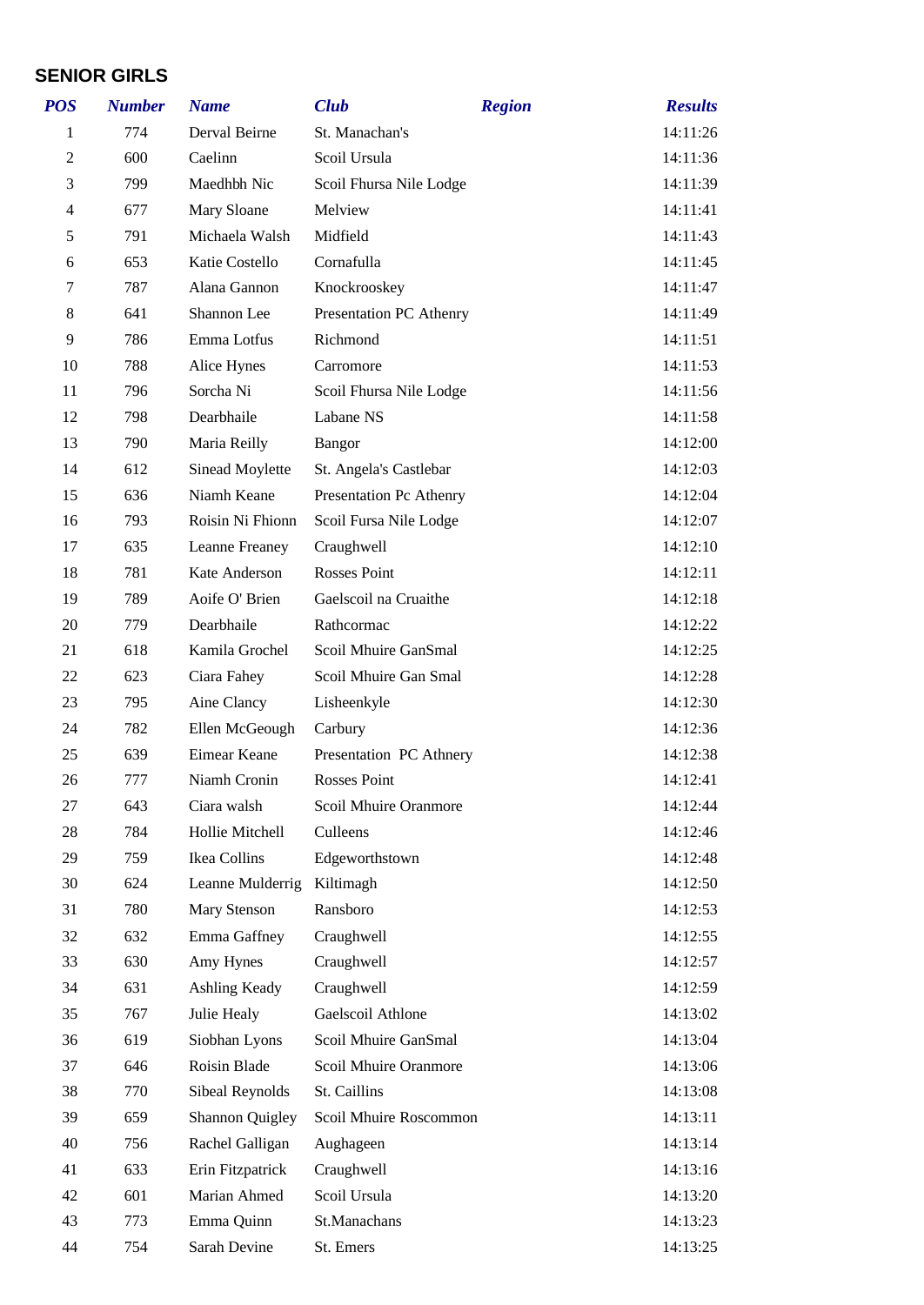| 45 | 762 | Nicole Creighton         | Scoil Mh Lourdes                       | 14:13:28 |
|----|-----|--------------------------|----------------------------------------|----------|
| 46 | 667 | Roisin Wynne             | <b>Boyle Convent</b>                   | 14:13:30 |
| 47 | 761 | Marie Lohan              | <b>Tisrara</b>                         | 14:13:32 |
| 48 | 792 | <b>Aishling Coyle</b>    | St Itas NS                             | 14:13:34 |
| 49 | 634 | Michelle Duggan          | Craughwell                             | 14:13:37 |
| 50 | 764 | Sarah Crewe              | Dangan                                 | 14:13:39 |
| 51 | 606 | Rachel Connolly          | <b>SAN Strandhill</b>                  | 14:13:42 |
| 52 | 766 | Shannon Dowd             | St. Patricks Roscommon                 | 14:13:45 |
| 53 | 662 | <b>Tianna Rawkins</b>    | Scoil Mhuire Roscommon                 | 14:13:47 |
| 54 | 613 | Marie Ruddy              | St. Angelas Castlebar                  | 14:13:49 |
| 55 | 645 | Rachel Burke             | Scoil Mhuire Oranmore                  | 14:13:51 |
| 56 | 765 | Lisa Flanagan            | St. Patricks Roscommon                 | 14:13:53 |
| 57 | 614 | Laura Fahey              | St. Angelas Castlebar                  | 14:13:56 |
| 58 | 775 | Deborah Corcoran Geevagh |                                        | 14:13:58 |
| 59 | 771 | <b>Brid McGovern</b>     | St.Bridgets Leitrim                    | 14:14:00 |
| 60 | 620 |                          | Sarah Shaughnessy Scoil Mhuire GanSmal | 14:14:06 |
| 61 | 615 | Grainne Flynn            | St. Angelas Castlebar                  | 14:14:09 |
| 62 | 760 | Saraha Carthy            | Ballintleva                            | 14:14:11 |
| 63 | 661 | Caoimhe Duke             | Scoil Mhuire Roscommon                 | 14:14:13 |
| 64 | 772 | Aisling                  | St. Manachans                          | 14:14:14 |
| 65 | 602 | Maedbh Martin            | Scoil Ursula                           | 14:14:17 |
| 66 | 778 | Riona Connor             | Rathcormac                             | 14:14:18 |
| 67 | 621 | Hannah Keane             | Scoil Mhuire Gan Smal                  | 14:14:22 |
| 68 | 681 | Shauna Rowley            | Killoe                                 | 14:14:23 |
| 69 | 637 | <b>Emel Bouhtel</b>      | Presentation PC Athnery                | 14:14:31 |
| 70 | 644 | Rachel Walsh             | Scoil Mhuire Oranmore                  | 14:14:33 |
| 71 | 626 | Dara Finn                | Kiltimagh                              | 14:14:36 |
| 72 | 776 | Nora O'Reilly            | Geevagh                                | 14:14:39 |
| 73 | 616 | Caitlin Quinn            | St. Angelas Castlebar                  | 14:14:41 |
| 74 | 668 | Aoife Valentine          | <b>Boyle Convent</b>                   | 14:14:43 |
| 75 | 663 | Cara Gilleran            | Scoil Mhuire Roscommon                 | 14:14:50 |
| 76 | 625 | Laura Carroll            | Kiltimagh                              | 14:14:52 |
| 77 | 642 | Ciara O'Neill            | Scoil Mhuire Oranmore                  | 14:14:54 |
| 78 | 629 | <b>Sinead Ginley</b>     | Kiltimagh                              | 14:14:56 |
| 79 | 679 | <b>Brittany Scully</b>   | Melview                                | 14:14:58 |
| 80 | 627 | Caoimhe                  | Kiltimagh                              | 14:15:00 |
| 81 | 622 | Niamh Costello           | Scoil Mhuire Gan Smal                  | 14:15:01 |
| 82 | 678 | Katie Heterich           | Melview                                | 14:15:04 |
| 83 | 660 | Aoife Donnellan          | Scoil Mhuire Roscommon                 | 14:15:09 |
| 84 | 666 | Caoimhe Brennan          | <b>Boyle Convent</b>                   | 14:15:12 |
| 85 | 611 | Laura McGuinn            | <b>SAN Strandhill</b>                  | 14:15:18 |
| 86 | 604 | Alce Purcell             | Scoil Ursula                           | 14:15:22 |
| 87 | 640 | Olwyn McInerney          | Presentation PC Athenry                | 14:15:25 |
| 88 | 664 | Alda Bajuka              | Scoil Mhuire Roscommon                 | 14:15:29 |
| 89 | 617 | Chloe Burke              | St. Angelas Castlebar                  | 14:15:36 |
| 90 | 682 | Amy Lennon               | Killoe                                 | 14:15:39 |
| 91 | 607 | Shauna Griffin           | <b>SAN Strandhill</b>                  | 14:15:40 |
| 92 | 458 | Niamh Beirne             | St.Manachans                           | 14:15:43 |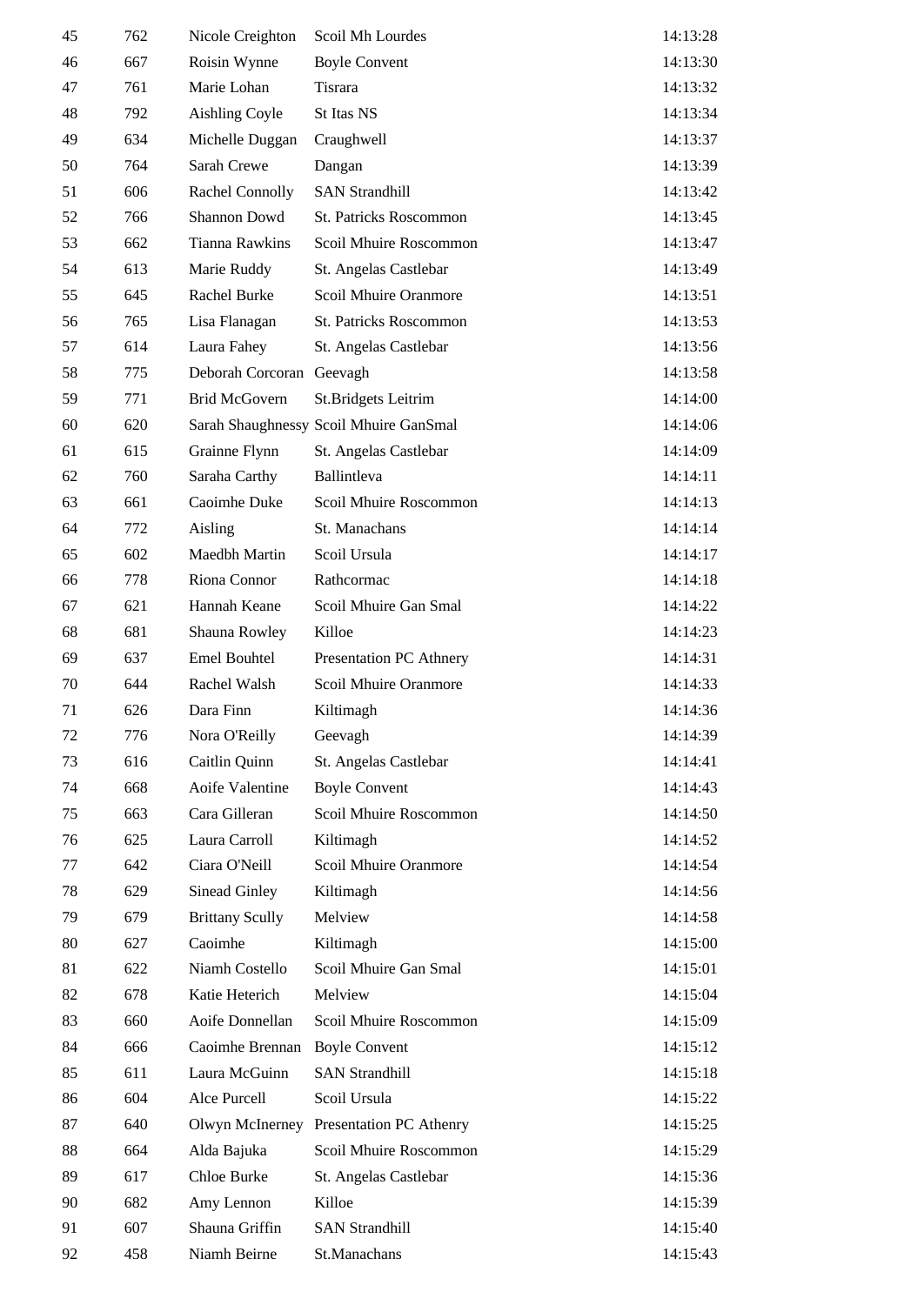| 93  | 603 | Ciara Goonan         | Scoil Ursula              | 14:15:45 |
|-----|-----|----------------------|---------------------------|----------|
| 94  | 670 | Tara Duggan          | <b>Boyle Convent</b>      | 14:15:48 |
| 95  | 651 | Lillian Casey        | <b>St. Patricks Calry</b> | 14:15:51 |
| 96  | 657 | Ashlin moran         | Cornafulla                | 14:15:53 |
| 97  | 656 | <b>Yvonne Harney</b> | Cornafulla                | 14:15:55 |
| 98  | 610 | Cara Gilligan        | <b>SAN Strandhill</b>     | 14:15:58 |
| 99  | 684 | Fiona Hebron         | Killoe                    | 14:16:01 |
| 100 | 685 | Emma Gray            | Killoe                    | 14:16:03 |
| 101 | 608 | Shauna Moriarty      | <b>SAN Strandhill</b>     | 14:16:06 |
| 102 | 655 | Caoimhe Lennon       | Cornafulla                | 14:16:08 |
| 103 | 605 | Nicole Conway        | Scoil Ursula              | 14:16:11 |
| 104 | 654 | Shauna Naughton      | Cornafulla                | 14:16:12 |
| 105 | 683 | Emer McDonnell       | Killoe                    | 14:16:15 |
| 106 | 628 | Caoimhe Bourke       | Kiltimagh                 | 14:16:17 |

#### Teams

| Craughwell              | 17 32 33 34 |  | $116$ pts |
|-------------------------|-------------|--|-----------|
| Presentation PC Athenry | 8 15 25 69  |  | $117$ pts |
| Scoil Mhuire Gan Smal   | 21 22 36 60 |  | 139 pts   |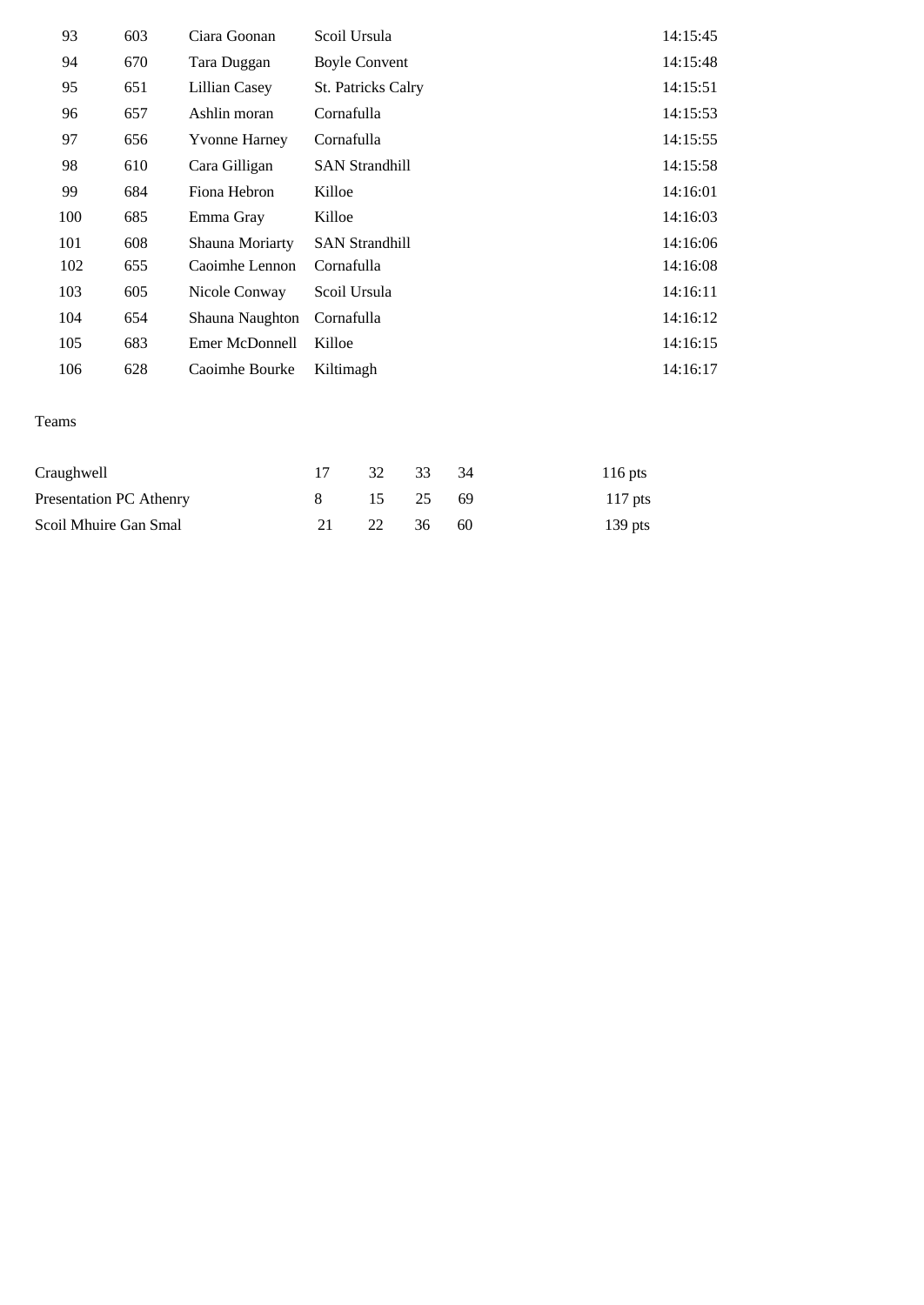# Connaught Primary Schools

|                | <b>JUNIOR BOYS</b> | <b>Results</b>             |                     |               |                |
|----------------|--------------------|----------------------------|---------------------|---------------|----------------|
| <b>POS</b>     | <b>Number</b>      | <b>Name</b>                | <b>Club</b>         | <b>Region</b> | <b>Results</b> |
| 1              | 167                | Enda Daly                  | Ballintleva         |               | 22:55:59       |
| $\overline{2}$ | 199                | Keelan Kilrihill           | Killeenduff         |               | 22:56:07       |
| 3              | $\overline{2}$     | <b>Brendan Cummns</b>      | Oranmore            |               | 22:56:09       |
| $\overline{4}$ | $\tau$             | <b>Brandon</b> Lee         | <b>Atheny Boys</b>  |               | 22:56:11       |
| 5              | 163                | James O'Brien              | Mantua              |               | 22:56:14       |
| 6              | 174                | James Burke                | Gaelscoil           |               | 22:56:17       |
| 7              | 166                | Darragh Mulvihill          | Coosan              |               | 22:56:19       |
| 8              | 30                 | Cathal Corcoran            | Geevagh             |               | 22:56:21       |
| 9              | 104                | Nasir                      | Summerhill Ros      |               | 22:56:24       |
| 10             | 177                | Marley Hoban               | Newport             |               | 22:56:25       |
| 11             | 66                 | Shane Jennings             | Creagh              |               | 22:56:27       |
| 12             | 182                | Rory Burke                 | Snugboro            |               | 22:56:29       |
| 13             | 12                 | Liam Egan                  | <b>Athenry Boys</b> |               | 22:56:31       |
| 14             | 60                 | Geordan                    | St.Manachans        |               | 22:56:33       |
| 15             | 3                  | Cillian Doyle              | Oranmore            |               | 22:56:35       |
| 16             | 161                | James Fagan                | Ballymurray         |               | 22:56:37       |
| 17             | 183                | Mark Moran                 | Knockrooskey        |               | 22:56:39       |
| 18             | 176                | Oisin Moran                | Knockrooskey        |               | 22:56:41       |
| 19             | 19                 | Michael Kerins             | <b>SNM</b> Grange   |               | 22:56:43       |
| 20             | 23                 | Noel Burke                 | <b>SNM</b> Grange   |               | 22:56:45       |
| 21             | 102                | James Tighe                | St. Bridgets        |               | 22:56:47       |
| 22             | 197                | James Gilmartin            | Ballintogher        |               | 22:56:49       |
| 23             | 43                 | Eamonn Samoska Claremorris |                     |               | 22:56:51       |
| 24             | 186                | Mark Kilcawley             | Carraroe            |               | 22:56:53       |
| 25             | 172                | Luke Lynskey               | Esker Ns            |               | 22:56:55       |
| 26             | 8                  | Ciaran Hardiman            | <b>Athenry Boys</b> |               | 22:56:57       |
| 27             | 50                 | Michael Fahey              | St. Patricks        |               | 22:56:59       |
| 28             | 171                | Peter Martin               | CarrabaneNS         |               | 22:57:00       |
| 29             | 70                 | James Bolger               | Corrigeenroe        |               | 22:57:01       |
| 30             | 14                 | Cian Costello              | <b>Renmore Boys</b> |               | 22:57:03       |
| 31             | 31                 | Keith O'Reilly             | Geevagh             |               | 22:57:05       |

*23 October 2010 Page 1 of 4*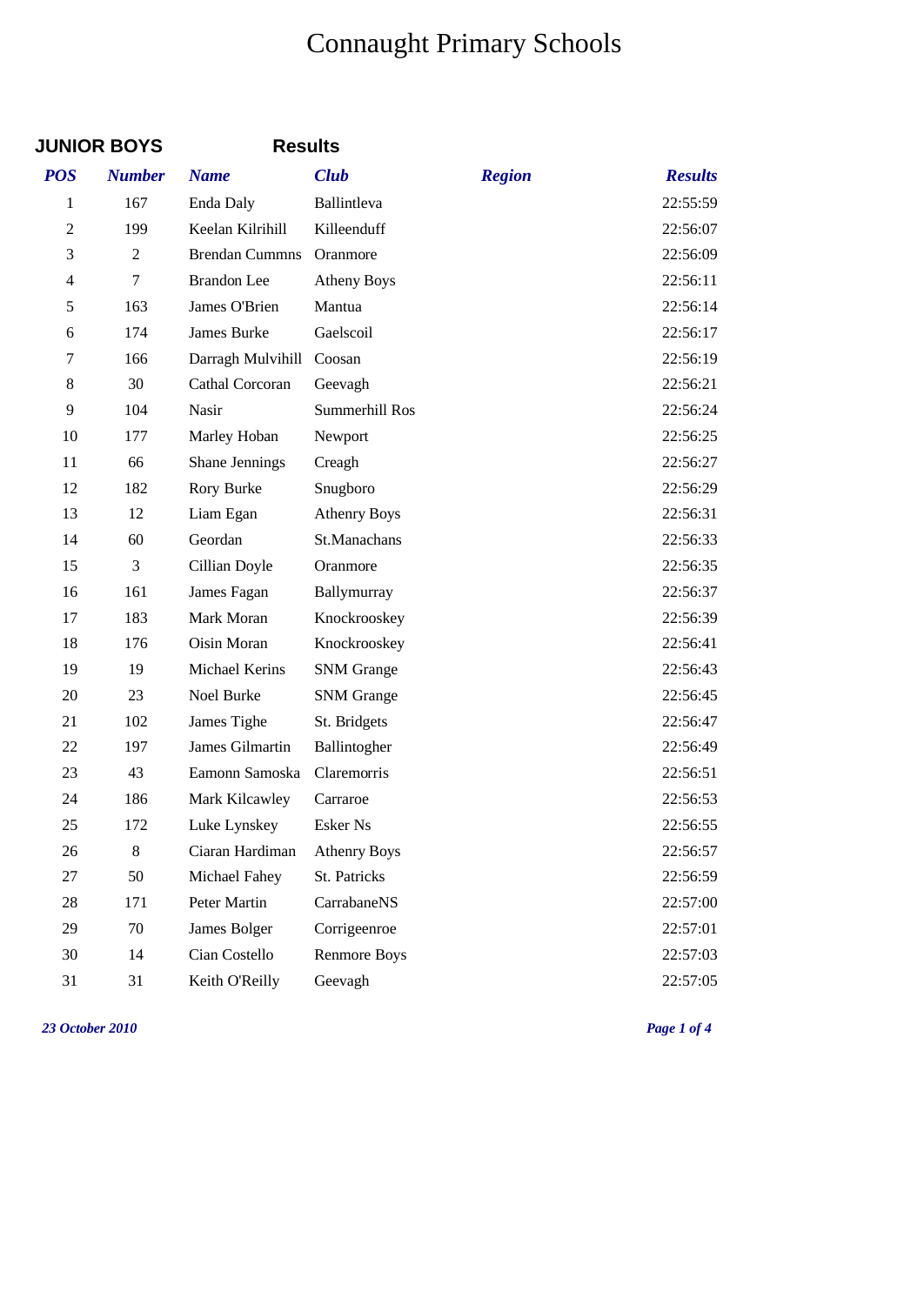| <b>POS</b> | <b>Number</b>  | <b>Name</b>                  | <b>Club</b>         | <b>Region</b> | <b>Results</b> |
|------------|----------------|------------------------------|---------------------|---------------|----------------|
| 32         | 156            | Dillan Hurkan                | Kenagh              |               | 22:57:08       |
| 33         | 6              | Sean Delany                  | Oranmore            |               | 22:57:09       |
| 34         | $\overline{4}$ | Hugh Mulryan                 | Oranmore            |               | 22:57:11       |
| 35         | 198            | James McDonagh Carbury Sligo |                     |               | 22:57:13       |
| 36         | 68             | Oisinn McCormack Creagh      |                     |               | 22:57:16       |
| 37         | 164            | Eanna Donahue                | Ballyleague         |               | 22:57:18       |
| 38         | 158            | <b>Eddie Campbell</b>        | Ballymurray         |               | 22:57:20       |
| 39         | 36             | Conor Melvin                 | St. Patricks        |               | 22:57:22       |
| 40         | 77             | <b>Evan Farrelly</b>         | Killoe              |               | 22:57:24       |
| 41         | 78             | Jams Muran                   | Killoe              |               | 22:57:26       |
| 42         | 181            | Alan Fallon                  | Aughleam            |               | 22:57:29       |
| 43         | 65             | Oisin Tuohy Duffy Creagh     |                     |               | 22:57:31       |
| 44         | 27             | Aaron Walsh                  | St. Josephs         |               | 22:57:34       |
| 45         | 42             | Harry Burke                  | Claremorris         |               | 22:57:36       |
| 46         | 34             | Declan Cunnane               | Geevagh             |               | 22:57:56       |
| 47         | 178            | <b>Josh Delaney</b>          | Scoil Padraig       |               | 22:57:59       |
| 48         | 13             | Kevin Hourigan               | <b>Renmore Boys</b> |               | 22:58:01       |
| 49         | 49             | Evan Doyle                   | St. Patricks        |               | 22:58:02       |
| 50         | 185            | Jack Connor                  | Rathcormac          |               | 22:58:04       |
| 51         | 5              | Micahael Hand                | Oranmore            |               | 22:58:06       |
| 52         | 184            | Patrick Morris               | Mountpleasant       |               | 22:58:08       |
| 53         | 55             | JV Cummins                   | Ballinrobe          |               | 22:58:10       |
| 54         | 48             | Owen McDonagh                | St. Patricks        |               | 22:58:12       |
| 55         | 80             | Enda Bracken                 | Killoe              |               | 22:58:14       |
| 56         | $\mathbf{1}$   | Alex Fearon                  | Oranmore            |               | 22:58:15       |
| 57         | 165            | David Gannon                 | Tarmon              |               | 22:58:19       |
| 58         | 10             | Dean Treacy                  | <b>Athenry Boys</b> |               | 22:58:20       |
| 59         | 20             | joe Spellman                 | <b>SNM</b> Grange   |               | 22:58:22       |
| 60         | 38             | Brian Callaghan              | St. Patricks        |               | 22:58:24       |
| 61         | 88             | Dara O'Connell               | Stonepark           |               | 22:58:26       |
| 62         | 179            | David McBrien                | Ballaghaderree      |               | 22:58:28       |
| 63         | 32             | Darren Foley                 | Geevagh             |               | 22:58:30       |
| 64         | 71             | Simon Burke                  | Corrigeenroe        |               | 22:58:32       |
| 65         | 25             | Daragh Connolly              | S. Josephs          |               | 22:58:34       |
| 66         | 56             | Evan Gannon                  | Ballinrobe          |               | 22:58:36       |

*23 October 2010 Page 2 of 4*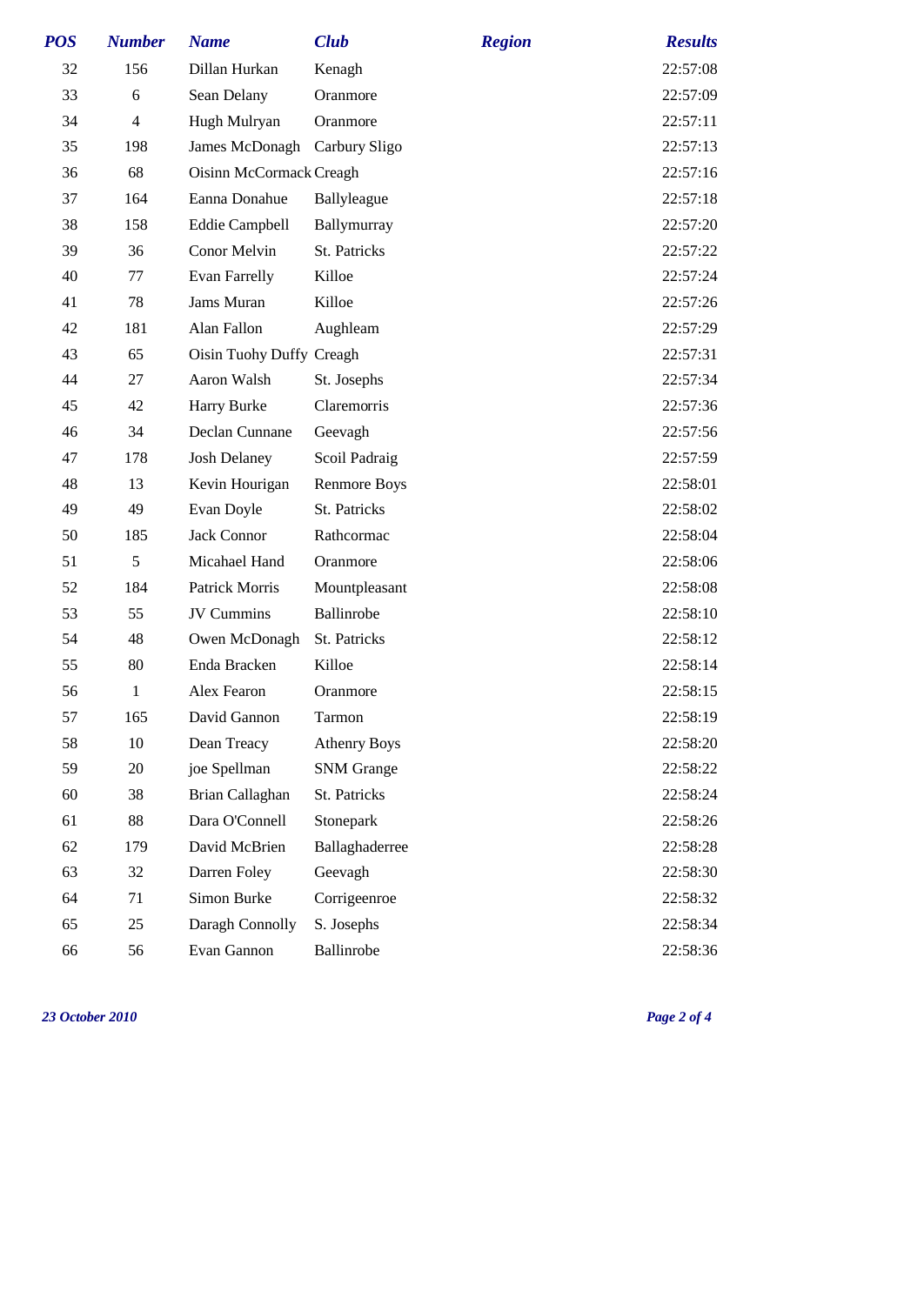| <b>POS</b> | <b>Number</b>              | <b>Name</b>             | <b>Club</b>                                | <b>Region</b> | <b>Results</b> |
|------------|----------------------------|-------------------------|--------------------------------------------|---------------|----------------|
| 67         | 76                         | Aaron Hughes            | Killoe                                     |               | 22:58:38       |
| 68         | 54                         | Patrick McNeill         | Ballinrobe                                 |               | 22:58:40       |
| 69         | 82                         | Growan Dowd             | Fermoyl                                    |               | 22:58:42       |
| 70         | 59                         | Cian O'Connell          | Ballinrobe                                 |               | 22:58:44       |
| 71         | 35                         | Andrew                  | Geevagh                                    |               | 22:58:46       |
| 72         | 33                         | <b>Adam Gaffney</b>     | Geevagh                                    |               | 22:58:48       |
| 73         | 11                         | John Regan              | <b>Athenry Boys</b>                        |               | 22:58:50       |
| 74         | 9                          | <b>Conor Tully</b>      | <b>Athenry Boys</b>                        |               | 22:58:51       |
| 75         | 81                         | Evan Killeran           | Killoe                                     |               | 22:58:53       |
| 76         | 64                         | Rian Dolan              | Creagh                                     |               | 22:58:56       |
| 77         | 29                         | Rhys Willis             | St. Josephs                                |               | 22:58:58       |
| 78         | 44                         | Conor                   | Claremorris                                |               | 22:58:59       |
| 79         | 16                         | <b>Stephen Flaherty</b> | <b>Renmore Boys</b>                        |               | 22:59:02       |
| 80         | 53                         | Jerin Raja              | St. Patricks                               |               | 22:59:04       |
| 81         | 51                         | Flynn McDonald          | St. Patricks                               |               | 22:59:06       |
| 82         | 72                         | Max King                | Corrigeenroe                               |               | 22:59:08       |
| 83         | 67                         | Conor Lohan             | Creagh                                     |               | 22:59:12       |
| 84         | 26                         | Mark Walsh              | St. Josephs                                |               | 22:59:14       |
| 85         | 39                         | Thomas Fox              | St. Patricks                               |               | 22:59:16       |
| 86         | 21                         | Oisin Brady             | <b>SNM</b> Grange                          |               | 22:59:19       |
| 87         | 22                         | Colm McBrien            | <b>SNM</b> Grange                          |               | 22:59:29       |
| 88         | 61                         | Cormac White            | St. Manachans                              |               | 22:59:31       |
| 89         | 52                         | Eoin Barrett            | St. Patricks                               |               | 22:59:33       |
| 90         | 24                         | Seamus Keogh            | <b>SNM</b> Grange                          |               | 22:59:35       |
| 91         | 41                         | Declan Foy              | St. Patricks                               |               | 22:59:37       |
| 92         | 57                         | Seamus Langan           | Ballinrobe                                 |               | 22:59:39       |
| 93         | 73                         | Diarmuid Higgins        | Corrigeenroe                               |               | 22:59:41       |
| 94         | 69                         | Jack Mitchell           | Creagh                                     |               | 22:59:42       |
| 95         | 45                         | <b>Aaron Commons</b>    | Claremorris                                |               | 22:59:45       |
| 96         | 37                         | Adam Lynch              | St. Patricks                               |               | 22:59:47       |
| 97         | 58                         | <b>Tommy Cleary</b>     | Ballinrobe                                 |               | 22:59:49       |
| 98         | 17                         | Emlra Asonye            | Renmore Boys                               |               | 22:59:51       |
| 99         | 79                         | Thomas Ivek             | Killoe                                     |               | 22:59:53       |
| 100        | 62                         | Dara McCrann            | St. Manachans                              |               | 22:59:55       |
| 101        | 46                         | Noel Mellett            | Claremorris                                |               | 22:59:57       |
| 102        | 18                         | <b>Brian Flattery</b>   | <b>Renmore Boys</b>                        |               | 22:59:58       |
| 103        | 63                         | Conor Mulligan          | St. Manachans                              |               | 22:59:59       |
| Teams      |                            |                         |                                            |               |                |
|            | Oranmore Boys School       |                         | 15<br>33<br>34<br>3                        |               | 85 pts         |
|            | <b>Athenry Boys School</b> |                         | 13<br>26<br>58<br>$\overline{\mathcal{A}}$ |               | 101 pts        |

Geevagh 8 31 46 63 148 pts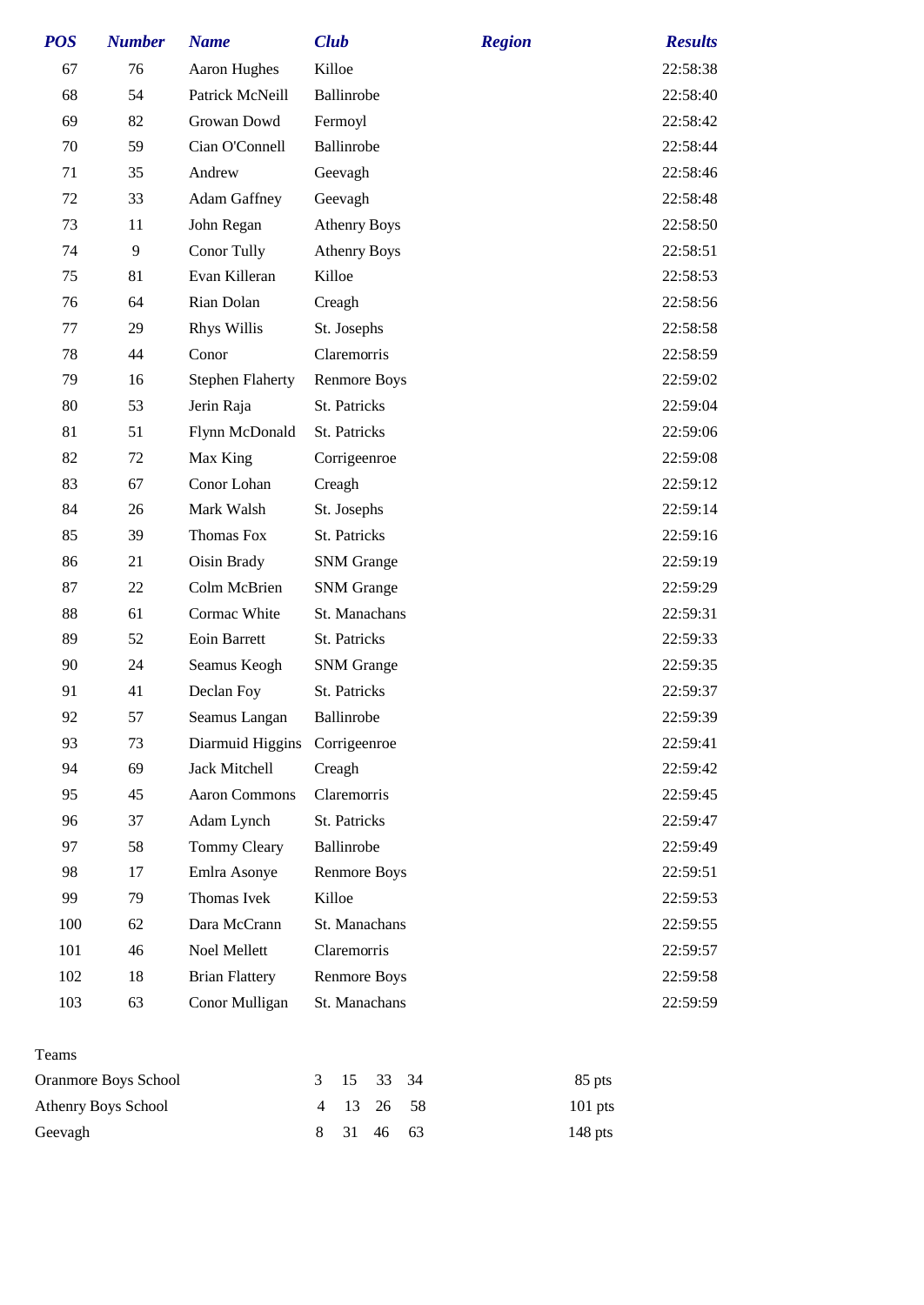# Connaught Primary Schools

|                | <b>SENIOR BOYS</b> | <b>Results</b>        |                        |               |                |
|----------------|--------------------|-----------------------|------------------------|---------------|----------------|
| <b>POS</b>     | <b>Number</b>      | <b>Name</b>           | <b>Club</b>            | <b>Region</b> | <b>Results</b> |
| 1              | 389                | <b>Shane Bracken</b>  | Foxford                |               | 23:33:06       |
| $\overline{2}$ | 201                | Oisin Doyle           | Oranmore               |               | 23:33:12       |
| 3              | 278                | <b>Brian Harte</b>    | Killoe A               |               | 23:33:35       |
| 4              | 399                | Jack Fitzgearald      | Esker NS               |               | 23:33:42       |
| 5              | 279                | Shane Thompson        | Killoe A               |               | 23:33:43       |
| 6              | 207                | Eric Connolly         | The Quay               |               | 23:33:45       |
| 7              | 235                | Keane Holloway        | Carrabane NS           |               | 23:33:47       |
| 8              | 379                | Lee roper             | S. Johns Sligo         |               | 23:33:49       |
| 9              | 396                | <b>Brian Burke</b>    | Ballinasloe            |               | 23:33:51       |
| 10             | 387                | David Brady           | Midfield               |               | 23:33:53       |
| 11             | 378                | Leo Doherty           | Strandhill             |               | 23:33:56       |
| 12             | 205                | James Cahalane        | Oranmore               |               | 23:34:01       |
| 13             | 393                | Liam Forde            | <b>Ballyglass NS</b>   |               | 23:34:02       |
| 14             | 213                | John Timlin           | <b>Breaffy Ballina</b> |               | 23:34:05       |
| 15             | 269                | Luke Powell           | Creagh                 |               | 23:34:07       |
| 16             | 203                | <b>Mathew Barrett</b> | Oranmore               |               | 23:34:10       |
| 17             | 398                | Sean O'Meachair       | Scoil Fhursa           |               | 23:34:12       |
| 18             | 371                | Mark Dolan            | St. Marys              |               | 23:34:14       |
| 19             | 208                | Mark Brennan          | The Quay               |               | 23:34:17       |
| 20             | 258                | Jack Gilheany         | St. Cailins            |               | 23:34:25       |
| 21             | 359                | Aiden Dowd            | St. Patricks           |               | 23:34:29       |
| 22             | 227                | Liam moran            | Scoil Mhuire           |               | 23:34:31       |
| 23             | 248                | James Devaney         | St. Patricks           |               | 23:34:33       |
| 24             | 206                | Eoin Rockall          | Oranmore               |               | 23:34:35       |
| 25             | 377                | <b>Callum Heapes</b>  | Scoil Ursula           |               | 23:34:37       |
| 26             | 280                | Conor Moran           | Killoe A               |               | 23:34:42       |
| 27             | 214                | Conor Quinn           | <b>Breaffy Ballina</b> |               | 23:34:45       |
| 28             | 210                | Paul Kearney          | The Quay               |               | 23:34:47       |
| 29             | 368                | Dylan Kennedy         | St. Patricks           |               | 23:34:50       |
| 30             | 276                | Jacob Malinowski      | Abbey NS               |               | 23:34:52       |
| 31             | 215                | Keith Harney          | <b>Breaffy Ballina</b> |               | 23:34:55       |

*23 October 2010 Page 1 of 4*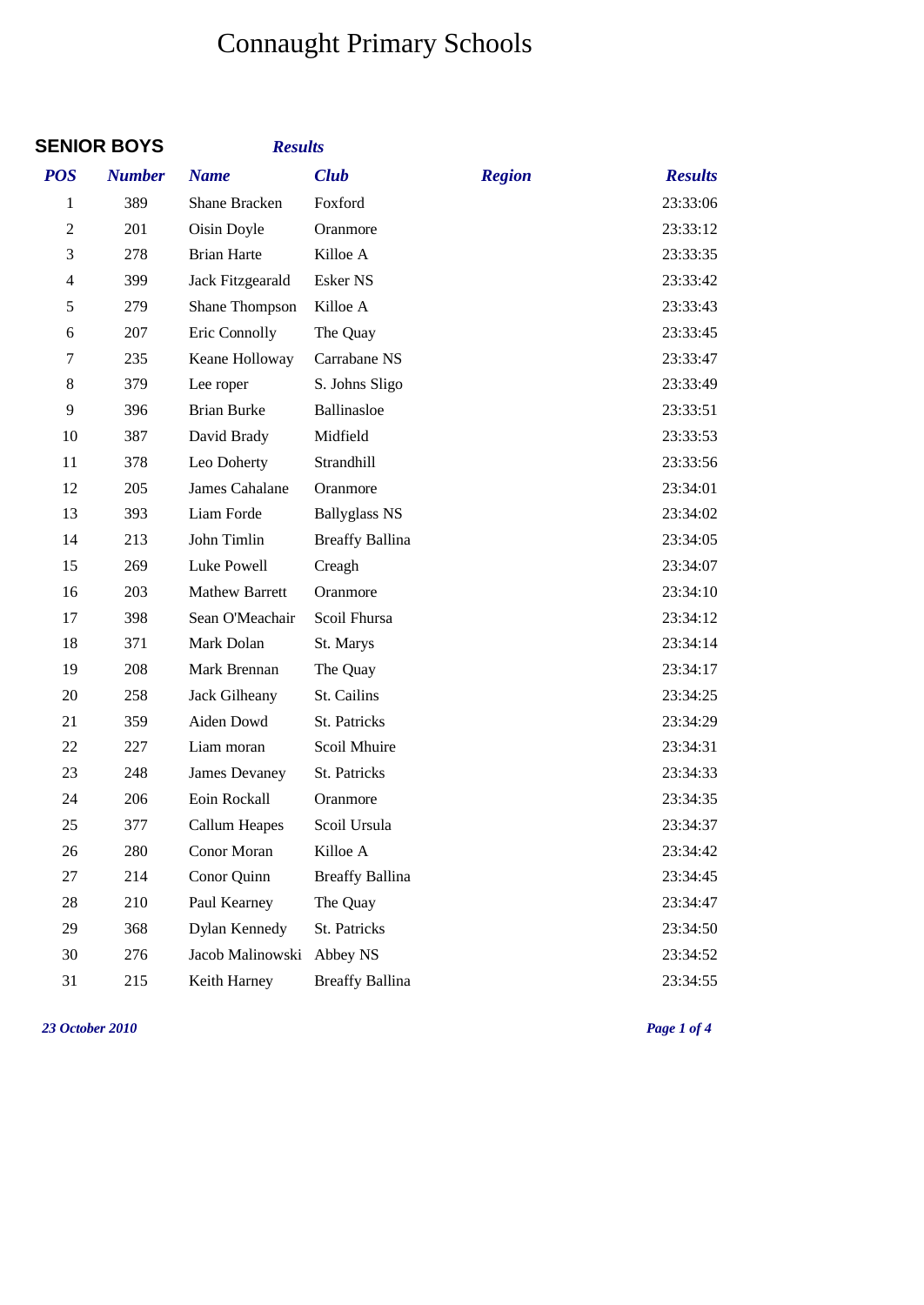| <b>POS</b> | <b>Number</b> | <b>Name</b>                  | <b>Club</b>            | <b>Region</b> | <b>Results</b> |
|------------|---------------|------------------------------|------------------------|---------------|----------------|
| 32         | 373           | Oisin Rouxel                 | Carbury                |               | 23:34:58       |
| 33         | 259           | Riordan O'Rourke St. Cailins |                        |               | 23:35:01       |
| 34         | 358           | Sean Kenny                   | Ballinalee             |               | 23:35:06       |
| 35         | 281           | Eamonn Keogh                 | Killoe A               |               | 23:35:08       |
| 36         | 375           | Dean Carroll                 | Grange                 |               | 23:35:10       |
| 37         | 270           | Colm Rreilly                 | Creagh                 |               | 23:35:13       |
| 38         | 273           | Cian O'Leary                 | Abbey Ns               |               | 23:35:15       |
| 39         | 390           | Evan O'Brien                 | Lisheenkyle Ns         |               | 23:35:18       |
| 40         | 252           | Sean Harkin                  | St. Manachans          |               | 23:35:20       |
| 41         | 391           | Brian Loughnan               | Kilnadeema             |               | 23:35:22       |
| 42         | 284           | Ronan Morfett                | Killoe B               |               | 23:35:25       |
| 43         | 200           | Mathew McKernan Oranmore     |                        |               | 23:35:35       |
| 44         | 232           | Conor Caulfield              | Carrabane NS           |               | 23:35:38       |
| 45         | 376           | John Afolabil                | St. Johns Sligo        |               | 23:35:40       |
| 46         | 366           | David Boles                  | Corrigeenroe           |               | 23:35:43       |
| 47         | 221           | Alan Foy                     | Snugboro               |               | 23:35:46       |
| 48         | 382           | Oran O'Malley                | Ballinrobe             |               | 23:35:49       |
| 49         | 286           | <b>Brandon Tully</b>         | Killoe B               |               | 23:35:51       |
| 50         | 380           | David Browne                 | Barnacarroll           |               | 23:35:54       |
| 51         | 220           | Daniel Devaney               | Snugboro               |               | 23:35:59       |
| 52         | 230           | William Corcoran             | Scoil Mhuire           |               | 23:36:05       |
| 53         | 216           | <b>Patrick Mills</b>         | <b>Breaffy Ballina</b> |               | 23:36:07       |
| 54         | 361           | Jack Keane                   | Tarmon                 |               | 23:36:33       |
| 55         | 204           | Jim Crowley                  | Oranmore               |               | 23:36:35       |
| 56         | 236           | Mikey Burke                  | Carrabane NS           |               | 23:36:38       |
| 57         | 267           | Jack Dillon                  | Creagh                 |               | 23:36:40       |
| 58         | 282           | Niall Farrell                | Killoe A               |               | 23:36:42       |
| 59         | 285           | Niall Finneran               | Killoe B               |               | 23:36:44       |
| 60         | 384           | Connan Barrett               | Corclough              |               | 23:36:46       |
| 61         | 257           | Sean Keegan                  | St. Calins             |               | 23:37:16       |
| 62         | 274           | Nahan Hannon                 | Abbey Ns               |               | 23:37:21       |
| 63         | 231           | Colin Curley                 | Carrabane NS           |               | 23:37:24       |
| 64         | 209           | Luke Honan                   | The Quay               |               | 23:37:26       |
| 65         | 367           | Oran Hester                  | St. Patricks           |               | 23:37:28       |
| 66         | 256           | Conor Reynolds               | St.Cailins             |               | 23:37:31       |

*23 October 2010 Page 2 of 4*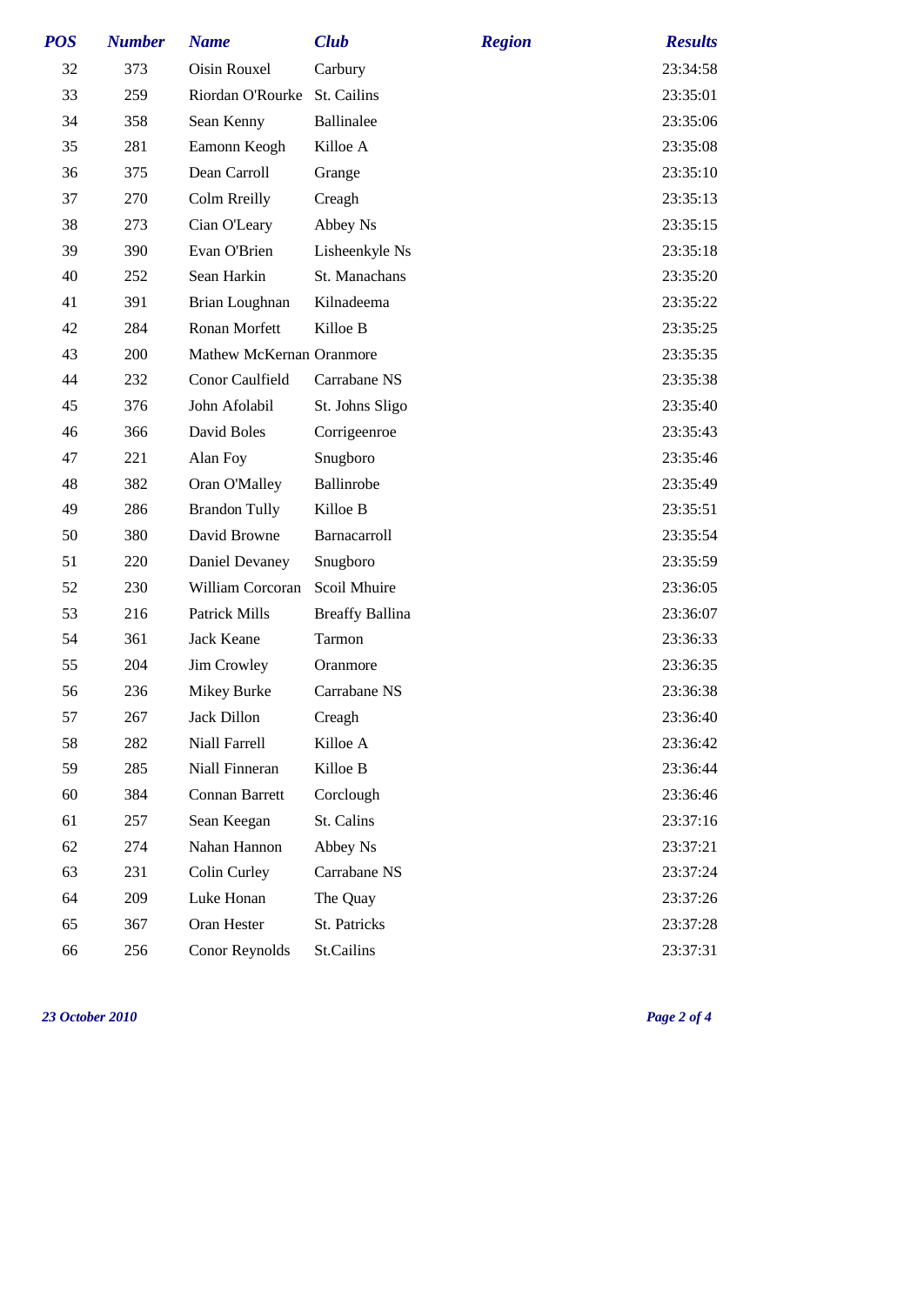| <b>POS</b> | <b>Number</b> | <b>Name</b>             | <b>Club</b>            | <b>Region</b> | <b>Results</b> |
|------------|---------------|-------------------------|------------------------|---------------|----------------|
| 67         | 364           | Cian Higgins            | Corrigeenroe           |               | 23:37:33       |
| 68         | 234           | Jerry Keary             | Carrabane NS           |               | 23:37:35       |
| 69         | 238           | Evan Willis             | St. josesps            |               | 23:37:37       |
| 70         | 253           | Eathan Harkin           | St.Manachans           |               | 23:37:39       |
| 71         | 222           | <b>Shane Cooke</b>      | Snugboro               |               | 23:37:42       |
| 72         | 237           | Tony Fox                | St. Josephs            |               | 23:37:46       |
| 73         | 262           | Sean Fallon             | Summerhill             |               | 23:37:48       |
| 74         | 266           | Lorcan Daly             | Creagh                 |               | 23:37:49       |
| 75         | 272           | Aaron Kelly             | Abbey NS               |               | 23:37:51       |
| 76         | 261           | Connor                  | Summerhill             |               | 23:37:54       |
| 77         | 264           | David Nally             | Summerhill             |               | 23:37:57       |
| 78         | 254           | Evan Harkin             | St. Manachans          |               | 23:38:03       |
| 79         | 263           | Shay Henry              | Summerhill             |               | 23:38:07       |
| 80         | 242           | Eoin Heslin             | Geevagh                |               | 23:38:09       |
| 81         | 292           | Ben Doyle               | Stonepark              |               | 23:38:11       |
| 82         | 283           | Liam Harte              | Killoe A               |               | 23:38:14       |
| 83         | 268           | Seamus Lohan            | Creagh                 |               | 23:38:17       |
| 84         | 362           | <b>Aaron Hegarty</b>    | Ballymurray            |               | 23:38:21       |
| 85         | 229           | Shane Ryan              | Scoil Mhuire           |               | 23:38:23       |
| 86         | 212           | Christopher Hunt        | The Quay               |               | 23:38:25       |
| 87         | 240           | Dylan Willis            | St. Josephs            |               | 23:38:27       |
| 88         | 291           | Sahen McGuire           | Stonepark              |               | 23:38:29       |
| 89         | 277           | <b>Brandon Costello</b> | Abbey NS               |               | 23:38:31       |
| 90         | 218           | Jack Regan              | <b>Breaffy Ballina</b> |               | 23:38:34       |
| 91         | 288           | <b>Shane McManus</b>    | Killoe B               |               | 23:38:36       |
| 92         | 265           | Uyosa Ebosa             | Summerhill             |               | 23:38:39       |
| 93         | 289           | Ronan Hughes            | Killoe B               |               | 23:38:41       |
| 94         | 105           | <b>Comal Stenson</b>    | St. Patricks           |               | 23:38:44       |
| 95         | 211           | <b>Jack Loftus</b>      | The Quay               |               | 23:38:47       |
| 96         | 260           | Bogdan                  | Summerhill             |               | 23:38:52       |
| 97         | 287           | <b>Shane Morrissey</b>  | Killoe B               |               | 23:38:59       |
| 98         | 294           | <b>Rury Maher</b>       | Stonepark              |               | 23:39:02       |
| 99         | 233           | Geroid Treacy           | Carrabane NS           |               | 23:39:11       |
| 100        | 243           | James Conlon            | Geevagh                |               | 23:39:14       |
| 101        | 224           | James Hughes            | Snugboro               |               | 23:39:15       |

*23 October 2010 Page 3 of 4*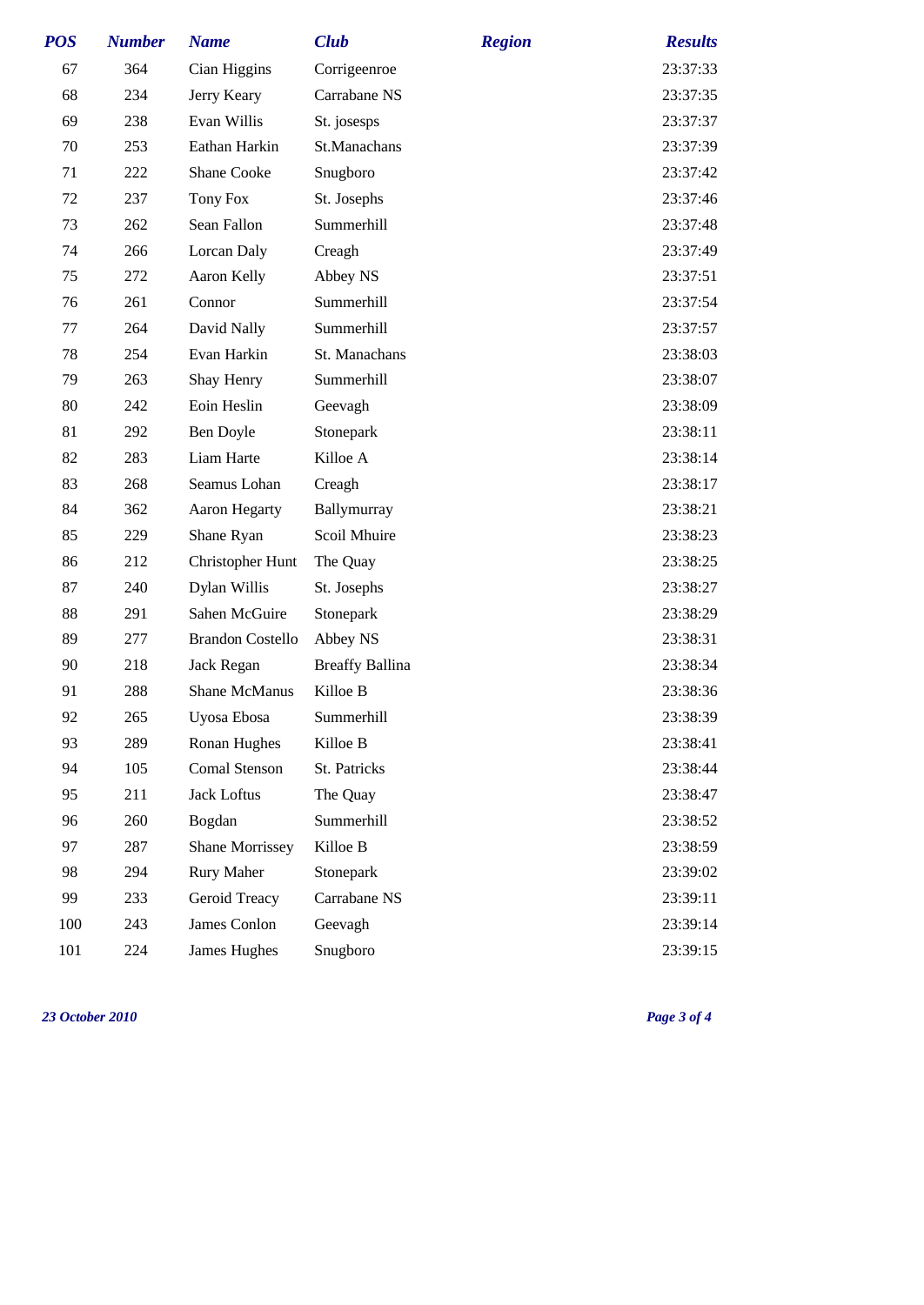| <b>POS</b> | <b>Number</b> | <b>Name</b>           | <b>Club</b>         | <b>Region</b> | <b>Results</b> |
|------------|---------------|-----------------------|---------------------|---------------|----------------|
| 102        | 275           | Mark                  | Abbey NS            |               | 23:39:18       |
| 103        | 244           | David Curran          | Geevagh             |               | 23:39:20       |
| 104        | 241           | Ross Farrell          | St. Josephs         |               | 23:39:22       |
| 105        | 247           | Sean O'Reilly         | Geevagh             |               | 23:39:25       |
| 106        | 255           | James McNabola        | St. Manachans       |               | 23:39:27       |
| 107        | 246           | Colm O'Rurke          | Geevagh             |               | 23:39:32       |
| 108        | 251           | Callum Devaney        | St. Patrcks         |               | 23:39:34       |
| 109        | 370           | Ciaran Kenny          | St.Marys            |               | 23:39:38       |
| 110        | 249           | Davren Fallon         | <b>St. Patricks</b> |               | 23:39:48       |
| 111        | 226           | Jack Egan             | Scoil Mhuire        |               | 23:39:52       |
| 112        | 250           | <b>Adrian Cummins</b> | <b>St.</b> Patricks |               | 23:40:06       |
|            |               |                       |                     |               |                |
|            |               |                       |                     |               |                |
| Teams:     |               |                       |                     |               |                |

| Oranmore Boys School |        | 12 16 24 | 54pts          |
|----------------------|--------|----------|----------------|
| Killoe A             |        |          | 3 5 26 35 69ps |
| The Quay Ballina     | - 19 - |          | 28 64 117 pts  |